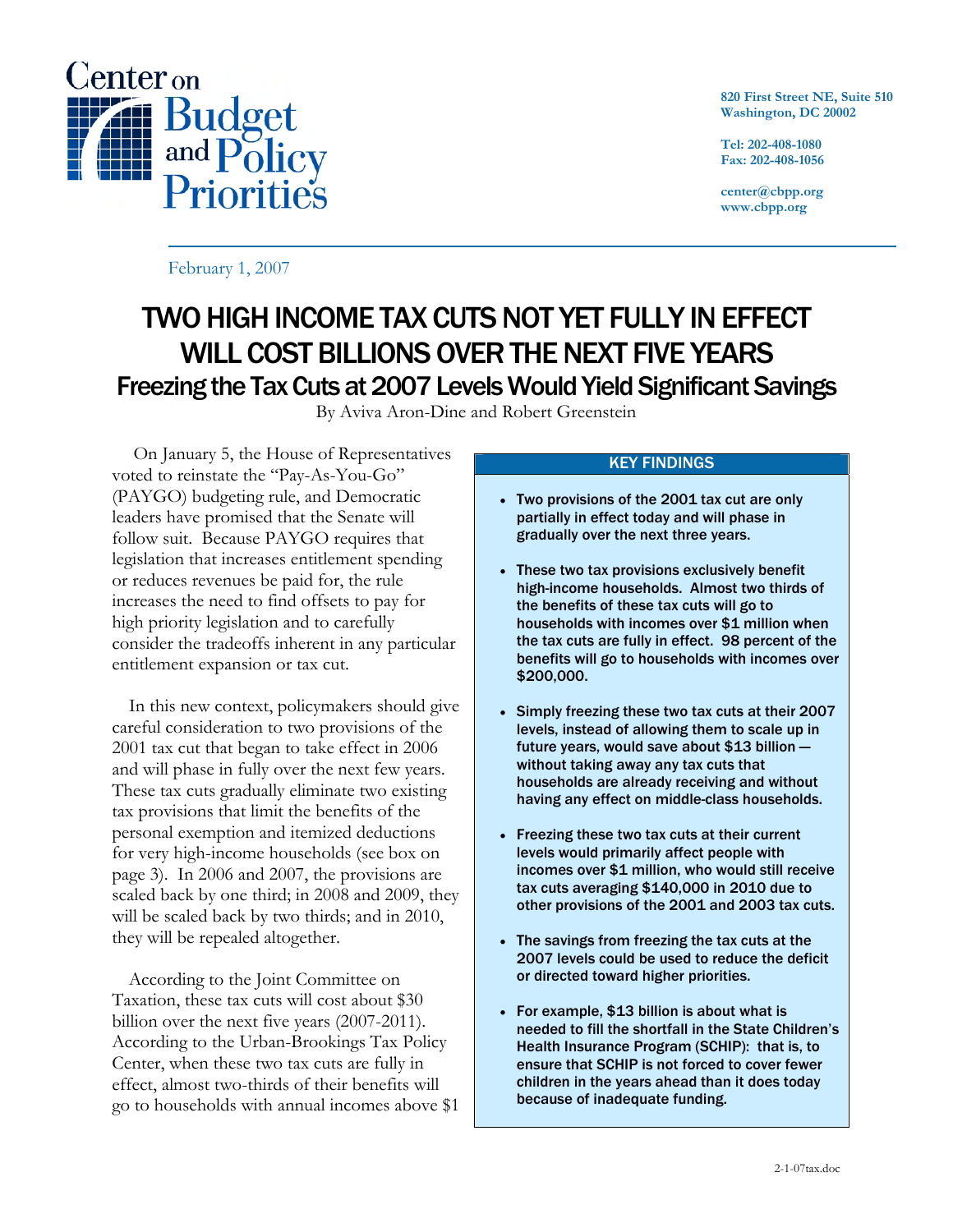million; some 98 percent of the tax-cut benefits will go to households with incomes above \$200,000 (see Figure 1).

 In light of the cost and distribution of the two tax cuts, policymakers should consider rolling them back, in order to pay for higher priority initiatives or to reduce the federal deficit. If members of Congress are reluctant to undo tax cuts households are already receiving, they could nonetheless realize significant savings simply by *freezing the two tax cuts at their 2007 levels.* The Tax Policy Center estimates that such a policy — which would merely



prevent even larger tax cuts for high-income households from taking effect in future years — would save about \$13 billion (2007-2011).

 As a point of comparison, that amount is about what is needed to fill the shortfall in the State Children's Health Insurance Program through 2012. (The shortfall is the gap between the funding allocated to the program in the Congressional Budget Office baseline and the funding needed to continue to insure the number of children currently covered by the program.) This means that policymakers could freeze at 2007 levels two tax cuts overwhelmingly benefiting households with incomes above \$200,000 and use the savings from keeping the already-generous tax cuts for highincome households from growing even larger to ensure that SCHIP is not forced to cover fewer children in the years ahead.

## **Vast Majority of Households Would Be Unaffected By Revisiting These Provisions, and High-Income Households Still Would Receive Large Tax Cuts**

According to the Tax Policy Center, virtually no households with incomes below \$100,000 would be affected by scaling back the two tax cuts (that is, freezing the tax benefits at their 2007 levels instead of allowing them to increase over the next few years). Households with incomes between \$100,000 and \$200,000 would lose an average of \$7 apiece in 2010, while households with incomes between \$200,000 and \$500,000 would lose an average of \$190.

| Those most affected      | Table 1: Average Tax Cuts From the Two Provisions in 2010 |                     |                        |
|--------------------------|-----------------------------------------------------------|---------------------|------------------------|
| by the change would      | Households With                                           | If the Two Tax Cuts | If the Two Tax Cuts    |
| be households with       | Annual Incomes:                                           | Take Full Effect:   | Remain at 2007 Levels: |
| incomes above \$1        | Less than \$100,000                                       | \$0                 | \$0                    |
| million, the 0.3 percent | $$100,000 \rightarrow $200,000$                           | \$11                | \$4                    |
| of all households who    | $$200,000$ - \$1 million                                  | \$650               | \$220                  |
| would receive 64         | Over \$1 million                                          | \$17,500            | \$5,800                |
| percent of the benefits  | Source: Urban-Brookings Tax Policy Center                 |                     |                        |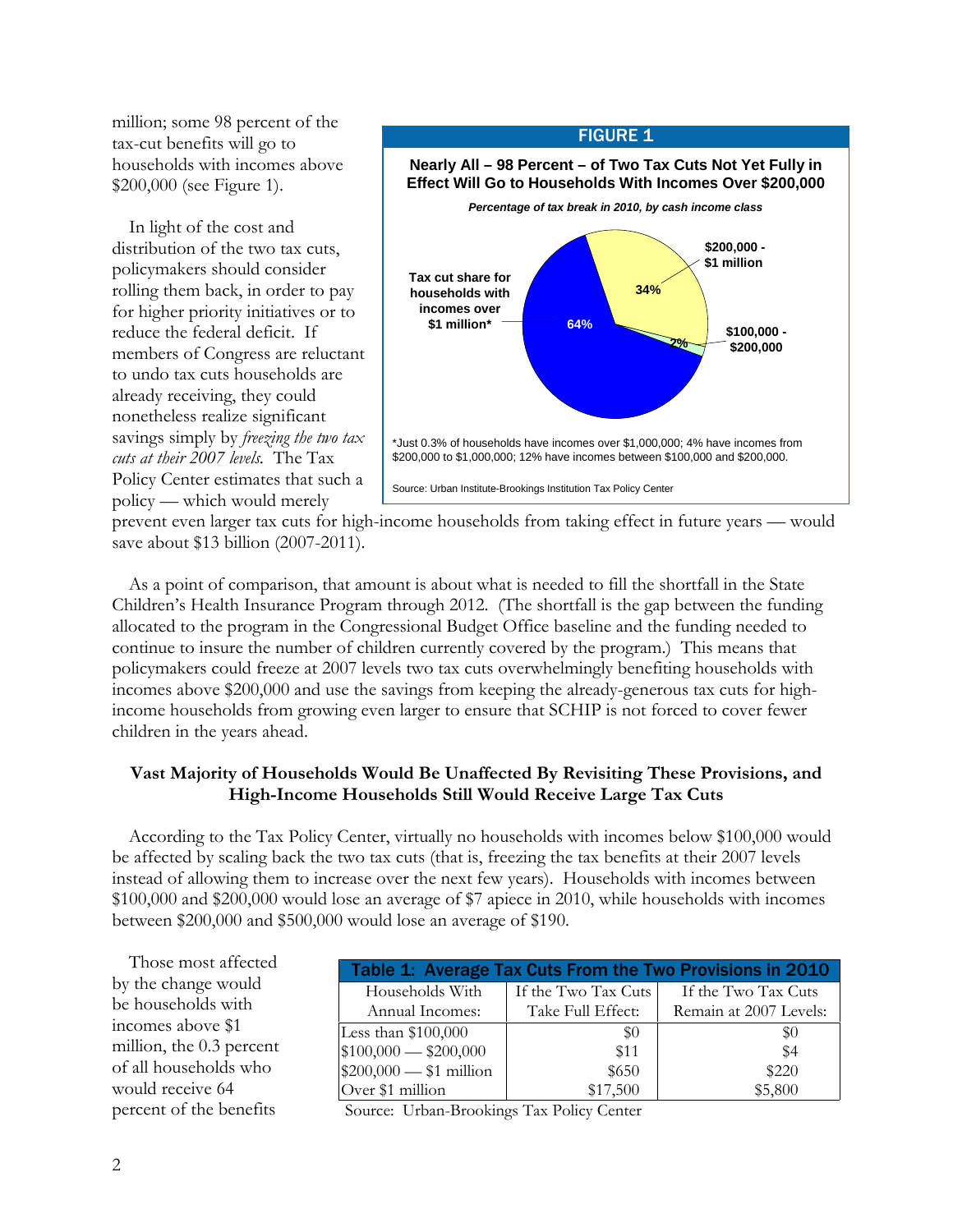### What Are "Pease" and "PEP"?

The 2001 tax cut gradually eliminates two provisions that were enacted as part of the 1990 deficitreduction package.

The first provision (sometimes referred to as the "Pease" provision, after former Representative Don Pease) limits the value of itemized deductions for taxpayers with high incomes. The tax code allows taxpayers to reduce their taxable income either by the amount of the standard deduction or by an amount equal to the sum of their itemized deductions. About two-thirds of taxpayers use the standard deduction, and one-third itemize their deductions. High-income taxpayers are much more likely to itemize than are middle-income taxpayers. The Pease provision reduces the value of deductions for those who itemize and have incomes above \$156,400 (in 2007; the phaseout thresholds grow each year with inflation).

The second provision is known as the "personal exemption phase-out" (or "PEP" for short). The tax code allows taxpayers to claim a personal exemption (\$3,400 in 2007) for each member of their household. They can subtract their personal exemptions from their adjusted gross income before calculating their taxes, thus reducing their tax liability. Under PEP, the personal exemption phases out for those with high incomes; in 2006, the exemption begins phasing out at an income level of \$234,600 (for married couples) and \$156,400 (for singles).

The complaint most often levied against the Pease and PEP provisions is that they add to the complexity of the tax code. In fact, complying with Pease and PEP involves a few simple calculations. Moreover, to the extent that the provisions do create complexity, they impose it on those households that are typically best able to cope with it: high-income taxpayers who most often have professionals calculate their taxes or use a software package that would automatically handle the Pease and PEP calculations.

of the two tax cuts if they took full effect in 2010.

 If the tax cuts were held at 2007 levels, these households still would receive tax breaks averaging \$5,800 from the two measures in 2010 (see Table 1). Moreover, these sizable tax cuts would be piled on top of the far larger tax cuts that households with incomes above \$1 million receive from other provisions of the 2001 and 2003 tax cuts. According to the Tax Policy Center, these households will receive average tax reductions of about \$140,000 in 2010 from other tax cuts enacted in 2001 and 2003 (as compared with the \$158,000 they will receive if these two tax cuts take full effect).

### **Revisiting These Two Tax Cuts in Light of Budget Realities Is Particularly Appropriate**

 The two tax cuts in question gradually eliminate the provisions known as the personal exemption phaseout ("PEP") and the phaseout of itemized deductions ("Pease") (see box above). These provisions were originally signed into law by the first President Bush in 1990 as part of a bipartisan budget agreement intended to address disturbingly high deficits. (PAYGO budget rules also were first instituted in 1990, as part of the same budget agreement.)

 The current President Bush did not propose elimination of the two provisions; this was added to the 2001 tax-cut package on Capitol Hill. To keep the total cost of the 2001 tax-cut package within prescribed budget limits, the two provisions were not eliminated immediately; instead, they were